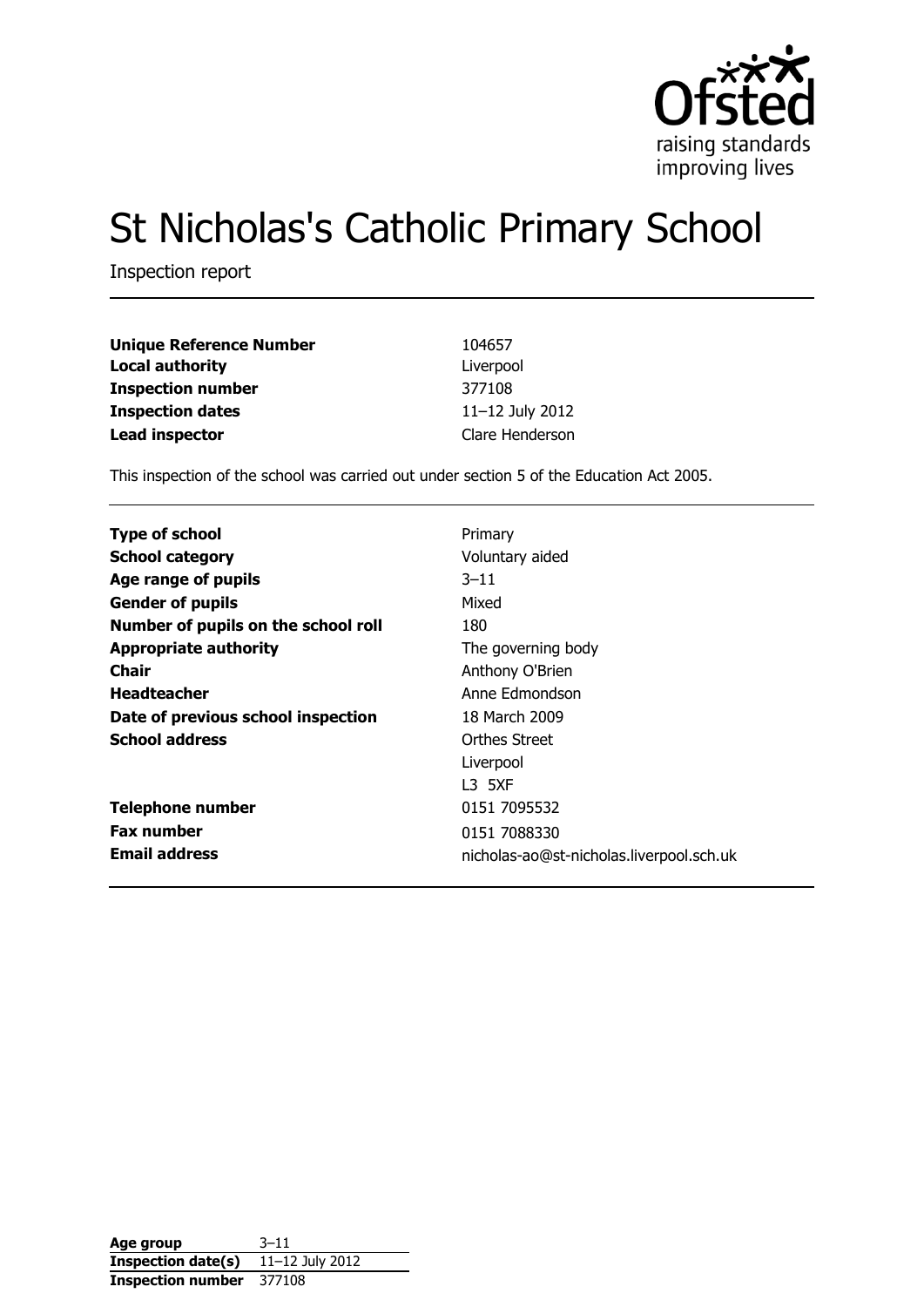

You can use Parent View to give Ofsted your opinion on your child's school. Ofsted will use the information parents and carers provide when deciding which schools to inspect and when.

You can also use Parent View to find out what other parents and carers think about schools in England. You can visit [www.parentview.ofsted.gov.uk,](file:///C:/Users/rcowley/AppData/Local/Local%20Settings/Temporary%20Internet%20Files/Local%20Settings/Temporary%20Internet%20Files/Content.IE5/WRIT8FKZ/www.parentview.ofsted.gov.uk) or look for the link on the main Ofsted website: [www.ofsted.gov.uk](file:///C:/Users/rcowley/AppData/Local/Local%20Settings/Temporary%20Internet%20Files/Local%20Settings/Temporary%20Internet%20Files/Content.IE5/WRIT8FKZ/www.ofsted.gov.uk)

The Office for Standards in Education, Children's Services and Skills (Ofsted) regulates and inspects to achieve excellence in the care of children and young people, and in education and skills for learners of all ages. It regulates and inspects childcare and children's social care, and inspects the Children and Family Court Advisory Support Service (Cafcass), schools, colleges, initial teacher training, work-based learning and skills training, adult and community learning, and education and training in prisons and other secure establishments. It assesses council children's services, and inspects services for looked after children, safeguarding and child protection.

Further copies of this report are obtainable from the school. Under the Education Act 2005, the school must provide a copy of this report free of charge to certain categories of people. A charge not exceeding the full cost of reproduction may be made for any other copies supplied.

If you would like a copy of this document in a different format, such as large print or Braille, please telephone 0300 123 4234, or email [enquiries@ofsted.gov.uk](mailto:enquiries@ofsted.gov.uk)

You may copy all or parts of this document for non-commercial purposes, as long as you give details of the source and date of publication and do not alter the information in any way.

To receive regular email alerts about new publications, including survey reports and school inspection reports, please visit our website and go to 'Subscribe'.

Piccadilly Gate Store Street Manchester M1 2WD

T: 0300 123 4234 Textphone: 0161 618 8524 [enquiries@ofsted.gov.uk](mailto:enquiries@ofsted.gov.uk) [www.ofsted.gov.uk](http://www.ofsted.gov.uk/)



© Crown copyright 2012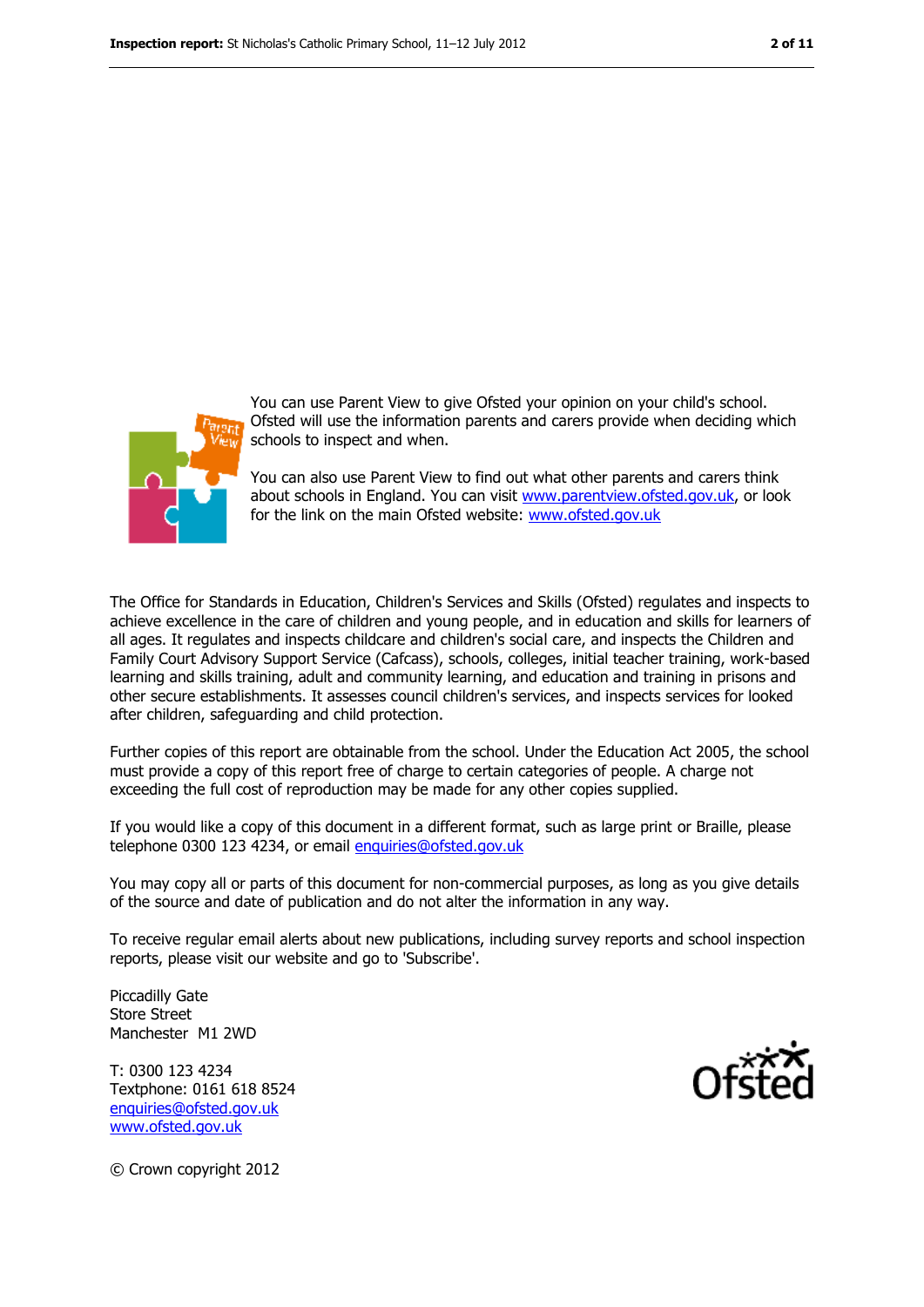### **Introduction**

Inspection team

Clare Henderson Chris Maloney

Additional Inspector Additional Inspector

This inspection was carried out with two days' notice. The inspectors observed 15 lessons taught by nine teachers and two learning support assistants, listened to individual pupils reading in Years 1, 2, 4 and 6 and scrutinised pupils' work. They held meetings with pupils, staff, members of the governing body and a representative of the local authority. They observed the school's work and looked at documents relating to safeguarding, pupils' progress and attainment and the way in which the school evaluates its own performance. The inspectors scrutinised the questionnaires completed by staff and pupils and analysed the 59 received from parents and carers.

### **Information about the school**

This is smaller than the average-sized primary school. The proportion of pupils known to be eligible for free school meals is well above average. The percentage of disabled pupils and pupils supported by school action plus or with a statement of special educational needs is above average. A minority of pupils are from White British backgrounds; the proportion of pupils from minority ethnic backgrounds and those who speak English as an additional language are well above average. A higher than average proportion of pupils join or leave the school during the school year. The governing body manages a breakfast club which was observed during this inspection. The school meets the government's current floor standards, which set the minimum expectations for pupils' attainment and progress. The school has Healthy School status and Dyslexia Friendly school status. The position of headship is shared by the headteacher and the acting headteacher in preparation for the retirement of the headteacher this term.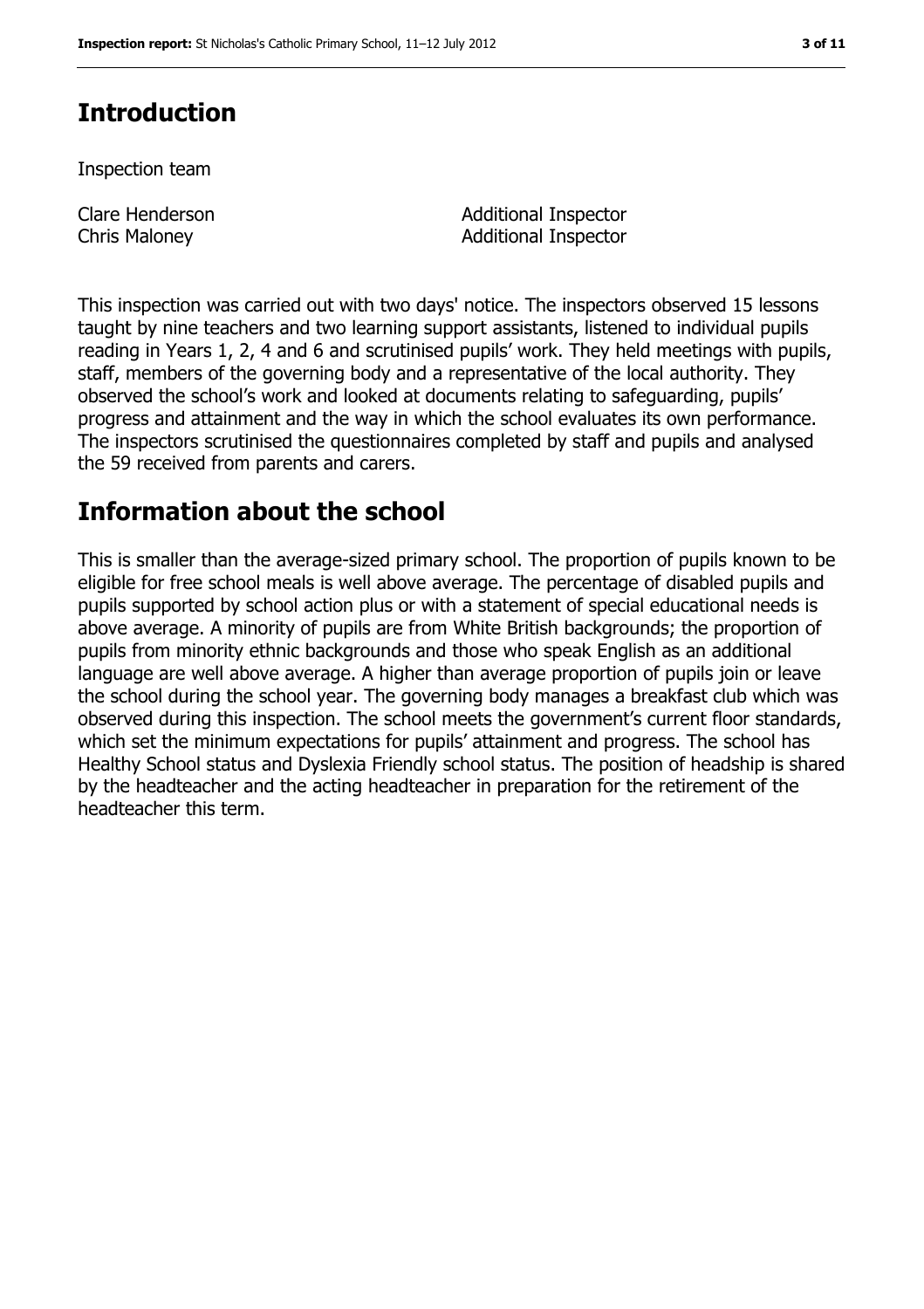**Inspection grades: 1 is outstanding, 2 is good, 3 is satisfactory and 4 is inadequate** Please turn to the glossary for a description of the grades and inspection terms

### **Inspection judgements**

| <b>Overall Effectiveness</b> |  |
|------------------------------|--|
|------------------------------|--|

| <b>Achievement of pupils</b>          |  |
|---------------------------------------|--|
| <b>Quality of teaching</b>            |  |
| <b>Behaviour and safety of pupils</b> |  |
| <b>Leadership and management</b>      |  |

#### **Key Findings**

- This is a good school. It is not yet outstanding because pupils' achievement in reading and writing is not as high as in mathematics and aspects of leadership and management are not fully effective. It is highly inclusive and welcoming; 'come to our school because it respects every culture and belief', is typical of pupils' views. Furthermore, the school promotes outstanding spiritual, moral, social and cultural development and enrichment to pupils' learning within the curriculum.
- Children make good progress overall in the Early Years Foundation Stage. At least good progress is made through Key Stages 1 and 2 so that pupils' achievement by the end of Year 6 is good. When they leave school in Year 6, their attainment is above average in mathematics and broadly average, though rapidly improving, in reading and writing.
- The quality of teaching is good with outstanding practice evident. Teachers and support staff are extremely attentive to pupils' personal and academic needs. This enables all groups of pupils to make at least good progress. However, occasionally in lessons tasks are not consistently challenging or matched to pupils' needs to ensure they make enough progress. Pupils, especially the more able, do not always have enough opportunities to extend their writing skills across the curriculum.
- Pupils show very positive attitudes to learning although they are not always provided with enough guidance through target-setting and marking on how to improve their work. Most parents and carers report that their children are safe and happy in school and this is endorsed by inspection findings. Behaviour around the school and in lessons is good.
- Senior leaders and members of the governing body provide effective management of both teaching and the school's performance. Teaching has improved with only slight variations especially in the teaching of English. The school identifies the correct priorities although school improvement plans to accelerate pupil progress are not sharply focused on measureable outcomes.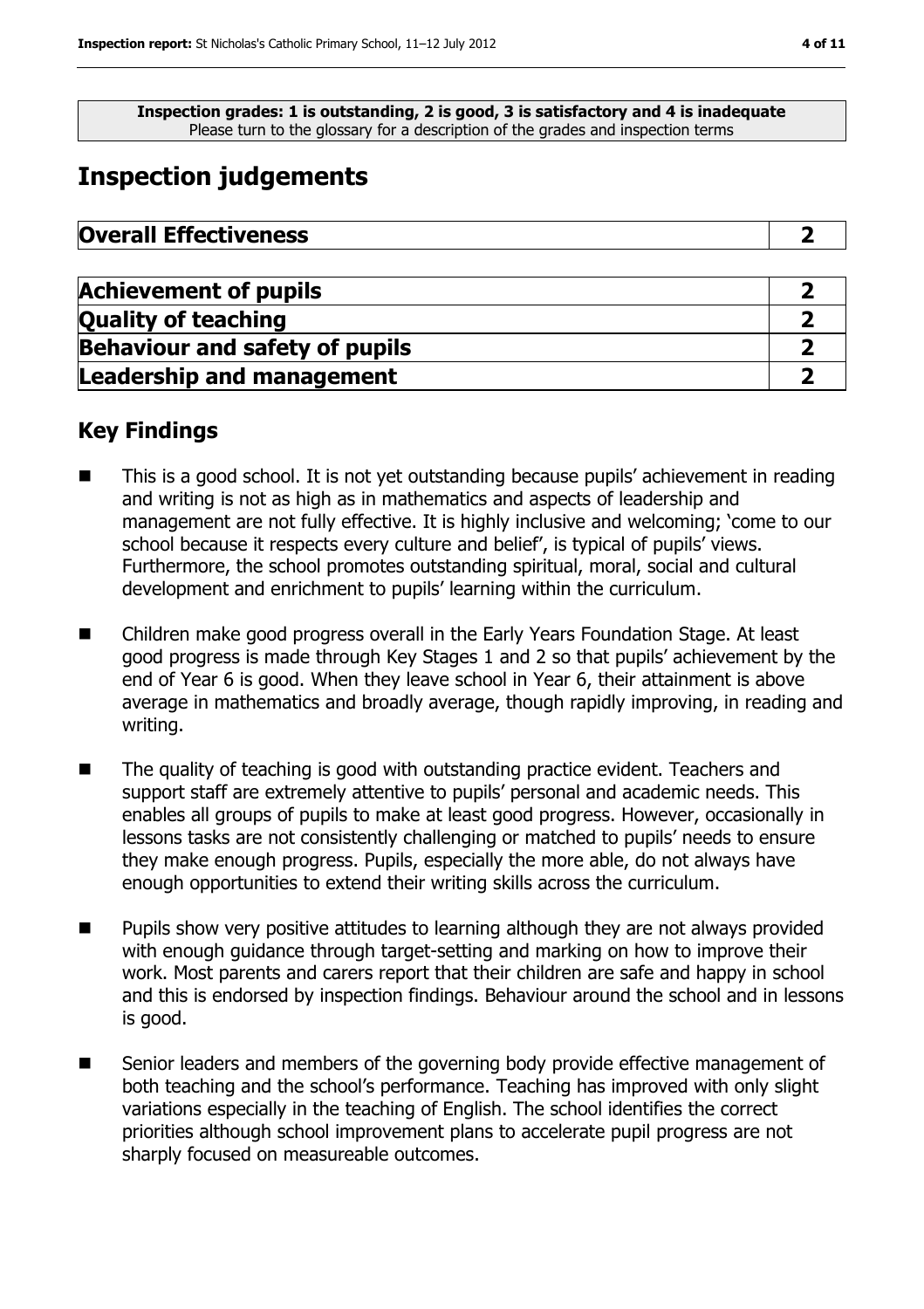#### **What does the school need to do to improve further?**

- Raise pupils' attainment and accelerate learning in reading and writing to outstanding in all year groups by:
	- ensuring tasks in lessons consistently match and fully challenge pupils to achieve their potential
	- ensuring pupils are given clear guidance through target-setting and marking on how to improve their work
	- providing more opportunities for pupils, especially the more able, to extend their writing skills across all the subjects of the curriculum.
- $\blacksquare$  Raise the quality of leadership and management from good to outstanding by ensuring school development plans are sharply focused on measurable outcomes.

#### **Main Report**

#### **Achievement of pupils**

Children in the Early Years Foundation Stage make good progress from well-below expected starting points. They make outstanding progress in developing their independence and language skills. This is particularly impressive given a high proportion begin school with limited spoken English. The reasons for this success is evident in class when learning is good because of the attention given to talking and learning through play and practical activities.

Data and inspection evidence indicate that pupils make good progress overall in Key Stage 1 and attainment is average. This is helped by the focus given to regular reading sessions and daily phonics lessons (the links between sounds and letters). Pupils' attainment in reading is average overall by the end of Year 2. Progress is good in Key Stage 2 and attainment is average in reading and writing and above average in mathematics by the time pupils leave the school. Strong investigative mathematics and problem solving skills enable pupils to reach the higher levels in mathematics. Attainment is average rather than above average in reading and writing throughout the school. Most pupils make good progress to reach the level expected for their age but the more-able pupils do not always make enough progress and in particular do not have enough opportunities to extend their writing skills across all subjects of the curriculum.

Learning in Years 1 to 6 is good and in a small minority of lessons, outstanding. It is particularly strong when learning is based on pupil's interests. In a Year 6 English lesson, for instance, pupils prepared for their leavers assembly by reflecting and writing about what they hope to achieve by the time they return for a school reunion in the future. Some talked of being pharmacists or midwifes. Such opportunities show pupils have high aspirations and this prepares them well for the future. In lessons, when tasks are not accurately matched to pupils' needs and fail to be fully challenging pupils' learning is slower and pupils do not make as much progress as possible.

Pupils for whom English is an additional language receive very effective support and make at least good and often outstanding progress. Disabled pupils and those with special educational needs achieve well because a range of interventions and teaching groups meets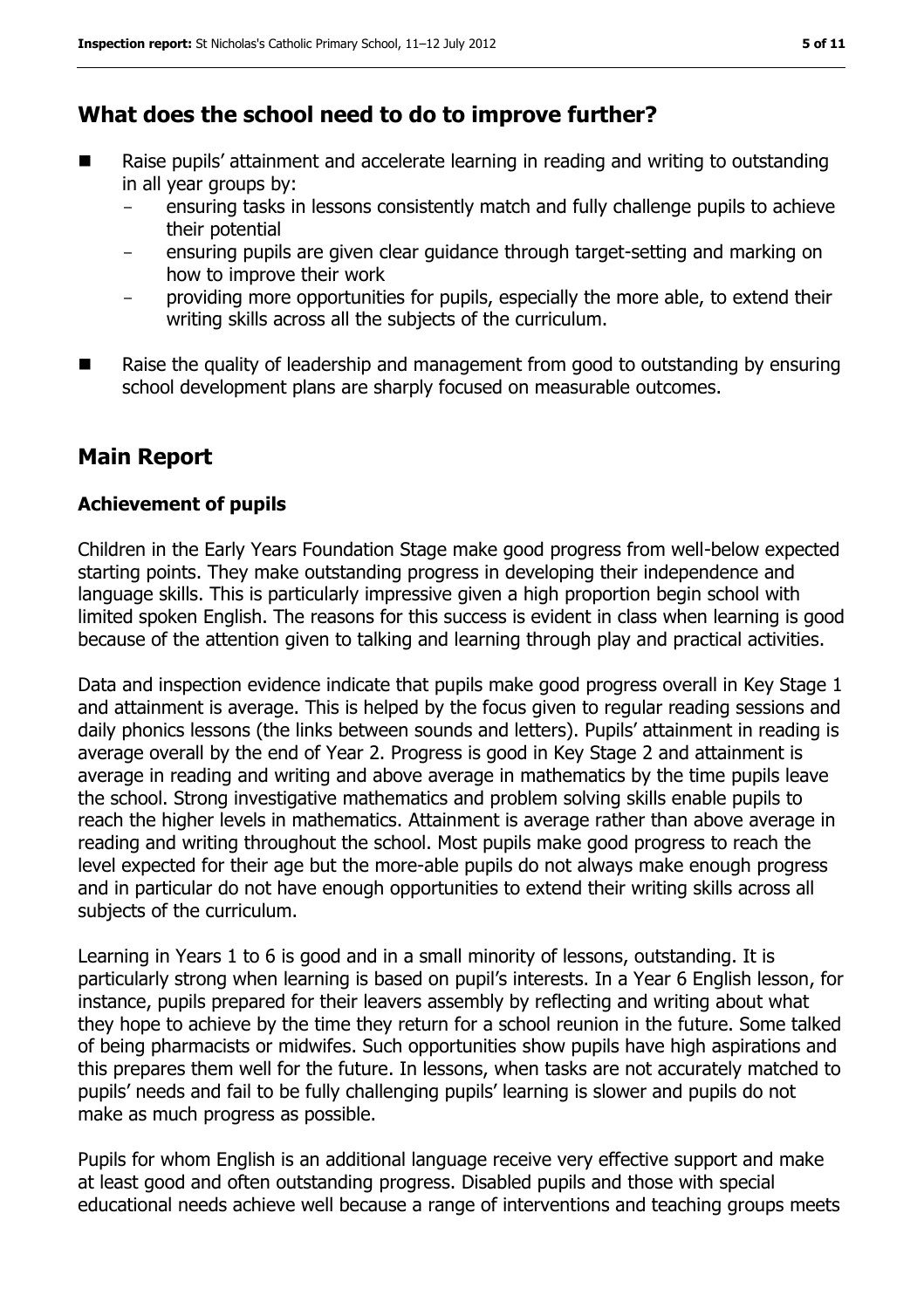their needs effectively. Most parents and carers agree with the inspection findings that their children make good progress.

#### **Quality of teaching**

Most parents and carers consider teaching to be good and inspection evidence supports this view. Among the positive features of teaching are the very good relationships between adults and pupils. This is extremely beneficial for children in the Early Years Foundation Stage. Lessons include excellent support for children's personal and social development. The inside and outside environments provide a wide range of well-resourced, interesting activities although there are not enough labels, signs or opportunities for children to practise their reading and writing skills while playing outdoors. Links made with prior learning to the task in hand proved very effective as the children prepared cheese and cucumber sandwiches. They gleefully exclaimed 'this is a circle, a triangle and a rectangle'. Such learning accelerates children's social and independence skills and consolidates their mathematical knowledge very effectively.

Many of the best lessons throughout the school include the strong features seen in the Early Years Foundation Stage. The pace is brisk and lessons managed effectively. These lessons have a clear match of activities to meet and extend pupils' learning. However, this effective practice is not a consistent feature in all lessons in all year groups leading to a slower pace in learning. Marking of work helps pupils to see how they could improve. However, in some classes, pupils do not receive enough guidance in how to improve, especially in their writing. Pupils are set targets, but these are not always linked closely enough to the work in books and to teachers' comments.

The teaching of pupils who join the school during the school year, often with limited understanding of English, disabled pupils and those with special educational needs is at least good because these pupils receive interventions specific to their needs. These are put in place by a range of skilled learning support assistants.

Teachers make a strong contribution to the excellent provision for spiritual, moral, social and cultural development. Through the high quality teaching of drama, music, sports and Spanish, an enjoyment of learning is promoted.

#### **Behaviour and safety of pupils**

Inspectors' observations and school records show that behaviour is typically good in classes and around the school. Most parents and carers agree. Pupils enjoy school and say that bad behaviour rarely spoils lessons. Behaviour observed by inspectors in lessons was good and sometimes exemplary. This has a positive effect on pupils' good achievement. This was noted in a Year 6 lesson in which pupils were attentive, responded with enthusiasm, shared their thoughts about the future and showed exemplary behaviour. In discussion, pupils were certain that bullying is rare and when it occurs is dealt with swiftly by the teachers. They clearly understood the various forms bullying might take but were equally sure it was not part of life at their school. Few parents and carers disagree with this. Support from parents and carers and the unstinting work of the pastoral care mentor are having a positive effect on attendance. As a result, attendance, while below average, has improved year-on-year and is improving rapidly.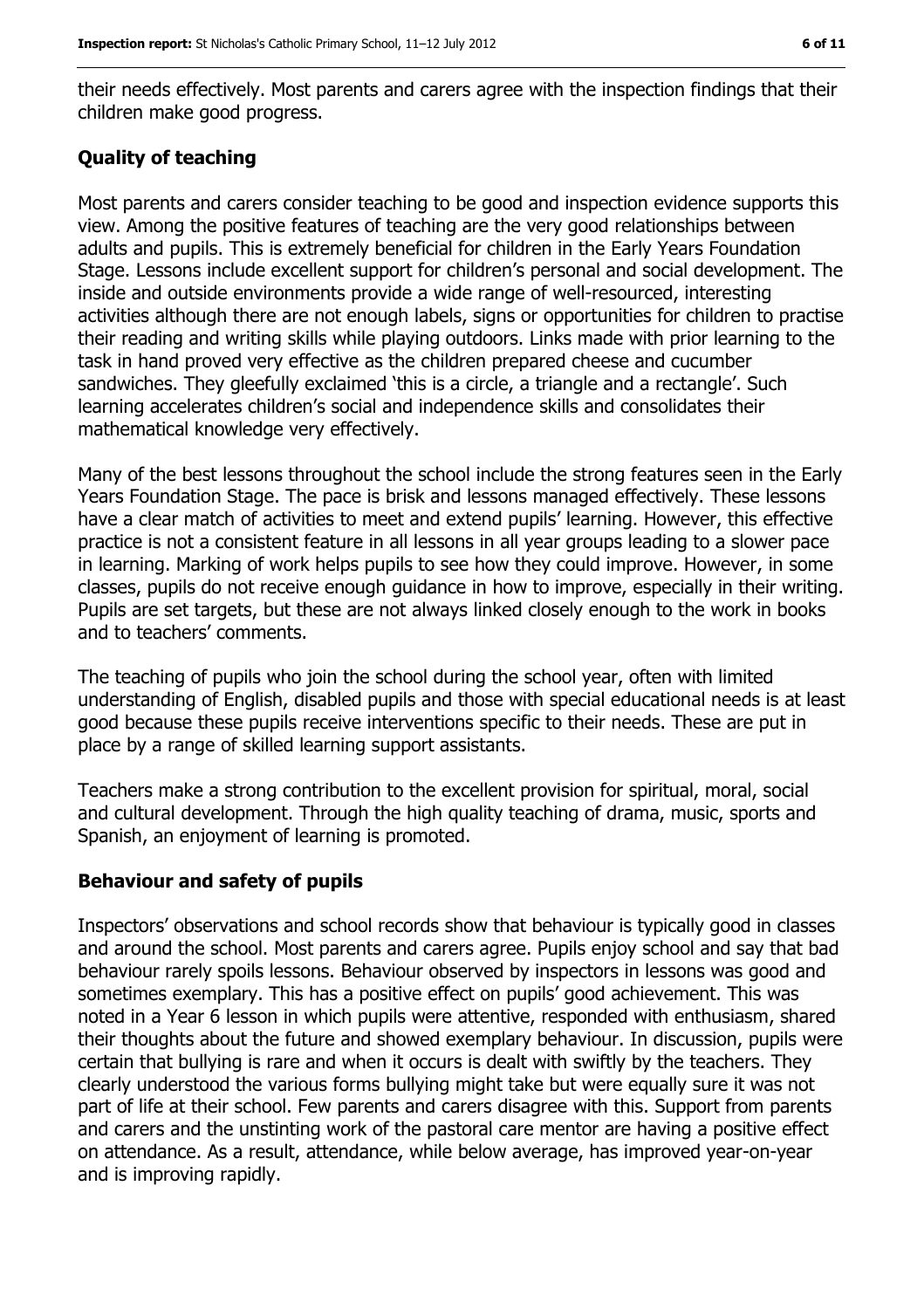Pupils say how safe they feel in school and their parents and carers agree. Pupils are very aware of how to keep safe when using the internet. Pupils understand the high expectations of their teachers and, in the large majority of lessons they respond very well and have very positive attitudes to learning. Pupils feel valued and undertake responsibilities with pride, whether as helping the younger ones or as members of the school council. In the Early Years Foundation Stage, care and welfare are excellent and this contributes to children's very positive attitudes to school. They share equipment well, take turns and are happy to talk about their learning. A daily breakfast club, attended by a high proportion of pupils, demonstrates the high regard and strength of relationships and support parents and carers have for the school staff.

#### **Leadership and management**

The acting headteacher is well prepared to take up the full time role in September. Leaders at all levels are effectively involved in monitoring pupils' achievement. Information is used suitably to resolve any underachievement and also set school priorities. School development plans include actions to tackle these priorities and to accelerate pupils' learning to outstanding. However, they are not sharply focused on measurable outcomes. Performance management is used effectively to maintain a strong focus on continuous improvement in teaching and learning. Although a few areas in teaching are still to be improved, feedback from monitoring of teaching is used well to identify professional development needs. Good effect can be seen in the rise in achievement throughout the school and particularly in mathematics. Self-evaluation is accurate and with the relentless drive for improvement the school has good capacity to improve.

The school promotes equal opportunity well by checking the performance of different groups. It is increasing opportunities for more-able pupils to achieve, although more remains to be done in reading and writing. The progress of disabled pupils, those with special educational needs and those at an early stage of learning English is rigorously tracked and the impact of different strategies to support individual needs is well evaluated. Equal opportunities are also well promoted through the school's robust response to any discriminatory behaviour.

The governing body executes its responsibility well and ensures that safeguarding meets requirements. It receives good quality information from the school which enables it to ask probing questions and to hold the school to account for the outcomes it achieves.

Effective management of the curriculum ensures it engages pupils' interests. They enjoy the wide range of extra-curricular and enrichment activities. Visits and visitors enhance the understanding of topics studied. However, the curriculum is good rather than outstanding because pupils' needs are not consistently met in all lessons and they do consistently have enough opportunities to apply their writing skills across all subjects of the curriculum. The school promotes pupils' spiritual, moral, social, and cultural development exceptionally well. Numerous opportunities for pupils to reflect on their work, relationships and behaviour are built effectively into learning. Strong partnerships with local schools ensure smooth transition at all stages of the pupils' education. Parents and carers say that they are well informed about the work of the school and are particularly praiseworthy of the help given when they first join the school, often from countries with different cultures and beliefs.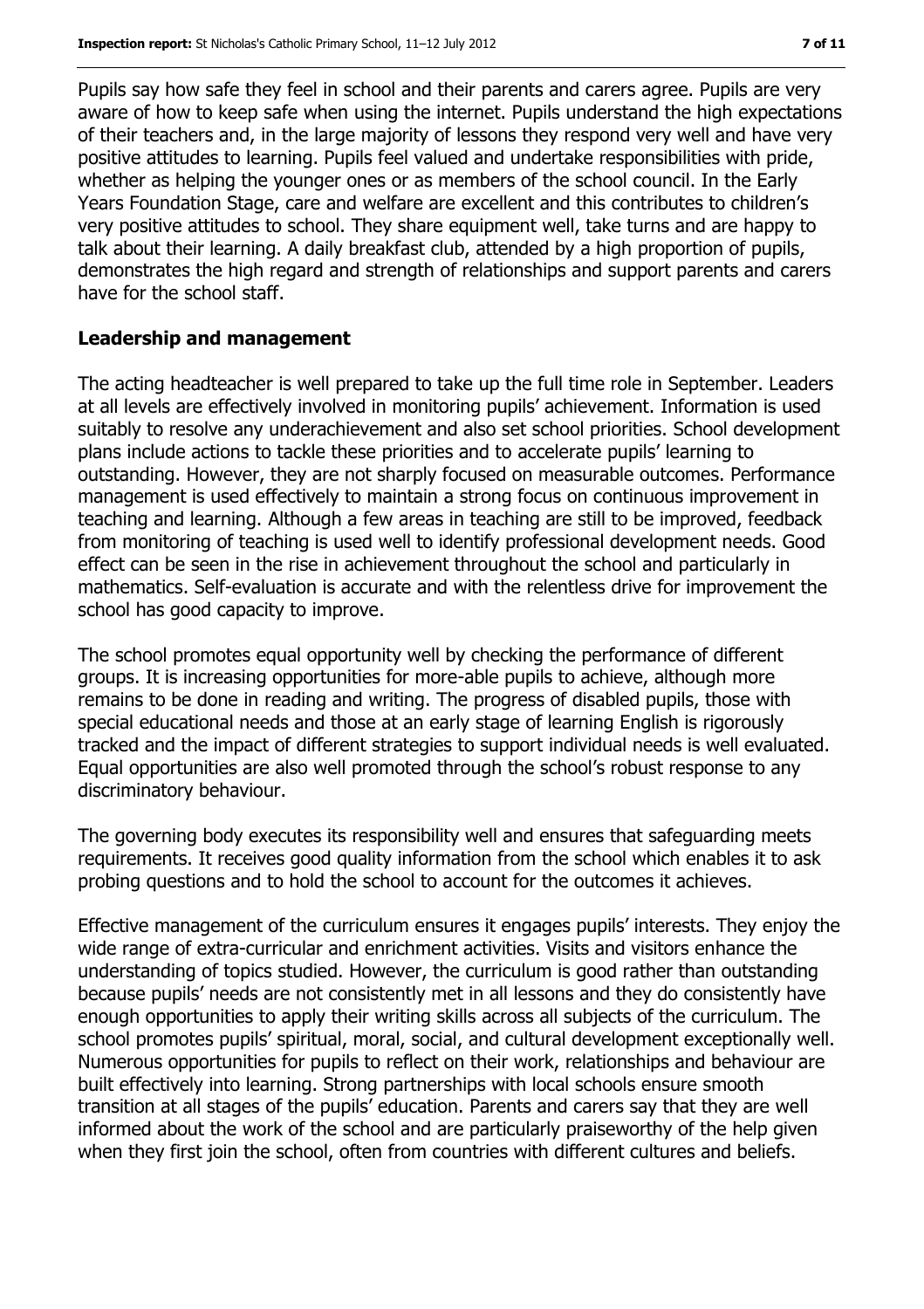### **Glossary**

### **What inspection judgements mean**

| Grade   | <b>Judgement</b> | <b>Description</b>                                                                                                                                                                                                            |
|---------|------------------|-------------------------------------------------------------------------------------------------------------------------------------------------------------------------------------------------------------------------------|
| Grade 1 | Outstanding      | These features are highly effective. An outstanding school<br>provides exceptionally well for all its pupils' needs.                                                                                                          |
| Grade 2 | Good             | These are very positive features of a school. A school that is<br>good is serving its pupils well.                                                                                                                            |
| Grade 3 | Satisfactory     | These features are of reasonable quality. A satisfactory school<br>is providing adequately for its pupils.                                                                                                                    |
| Grade 4 | Inadequate       | These features are not of an acceptable standard. An<br>inadequate school needs to make significant improvement in<br>order to meet the needs of its pupils. Ofsted inspectors will<br>make further visits until it improves. |

#### **Overall effectiveness of schools**

|                       | Overall effectiveness judgement (percentage of schools) |      |                     |                   |
|-----------------------|---------------------------------------------------------|------|---------------------|-------------------|
| <b>Type of school</b> | <b>Outstanding</b>                                      | Good | <b>Satisfactory</b> | <b>Inadequate</b> |
| Nursery schools       | 54                                                      | 42   |                     |                   |
| Primary schools       | 14                                                      | 49   | 32                  |                   |
| Secondary schools     | 20                                                      | 39   | 34                  |                   |
| Special schools       | 33                                                      | 45   | 20                  |                   |
| Pupil referral units  | 9                                                       | 55   | 28                  |                   |
| All schools           | 16                                                      | 4    |                     |                   |

New school inspection arrangements have been introduced from 1 January 2012. This means that inspectors make judgements that were not made previously.

The data in the table above are for the period 1 September to 31 December 2011 and represent judgements that were made under the school inspection arrangements that were introduced on 1 September 2009. These data are consistent with the latest published official statistics about maintained school inspection outcomes (see [www.ofsted.gov.uk\)](file:///C:/Users/rcowley/AppData/Local/Local%20Settings/Temporary%20Internet%20Files/Local%20Settings/Temporary%20Internet%20Files/Content.IE5/WRIT8FKZ/www.ofsted.gov.uk).

The sample of schools inspected during 2010/11 was not representative of all schools nationally, as weaker schools are inspected more frequently than good or outstanding schools.

Primary schools include primary academy converters. Secondary schools include secondary academy converters, sponsor-led academies and city technology colleges. Special schools include special academy converters and non-maintained special schools.

Percentages are rounded and do not always add exactly to 100.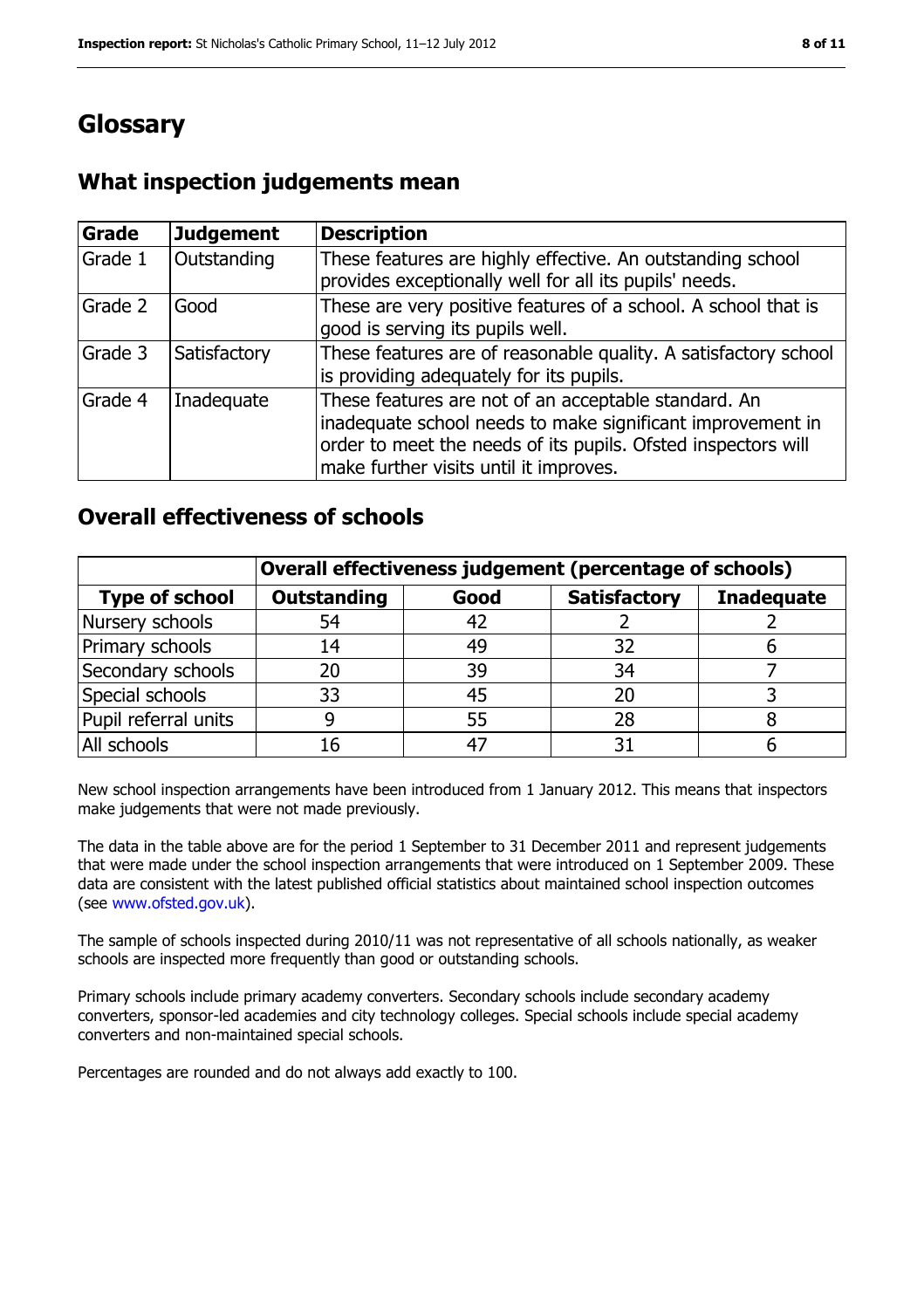## **Common terminology used by inspectors**

| Achievement:                  | the progress and success of a pupil in their learning and<br>development taking account of their attainment.                                                                                                           |
|-------------------------------|------------------------------------------------------------------------------------------------------------------------------------------------------------------------------------------------------------------------|
| Attainment:                   | the standard of the pupils' work shown by test and<br>examination results and in lessons.                                                                                                                              |
| Attendance                    | the regular attendance of pupils at school and in lessons,<br>taking into account the school's efforts to encourage good<br>attendance.                                                                                |
| <b>Behaviour</b>              | how well pupils behave in lessons, with emphasis on their<br>attitude to learning. Pupils' punctuality to lessons and their<br>conduct around the school.                                                              |
| Capacity to improve:          | the proven ability of the school to continue improving based<br>on its self-evaluation and what the school has accomplished<br>so far and on the quality of its systems to maintain<br>improvement.                    |
| Floor standards               | the national minimum expectation of attainment and<br>progression measures                                                                                                                                             |
| Leadership and<br>management: | the contribution of all the staff with responsibilities, not just<br>the governors and headteacher, to identifying priorities,<br>directing and motivating staff and running the school.                               |
| Learning:                     | how well pupils acquire knowledge, develop their<br>understanding, learn and practise skills and are developing<br>their competence as learners.                                                                       |
| Overall effectiveness:        | inspectors form a judgement on a school's overall<br>effectiveness based on the findings from their inspection of<br>the school.                                                                                       |
| Progress:                     | the rate at which pupils are learning in lessons and over<br>longer periods of time. It is often measured by comparing<br>the pupils' attainment at the end of a key stage with their<br>attainment when they started. |
| Safety                        | how safe pupils are in school, including in lessons; and their<br>understanding of risks. Pupils' freedom from bullying and<br>harassment. How well the school promotes safety, for<br>example e-learning.             |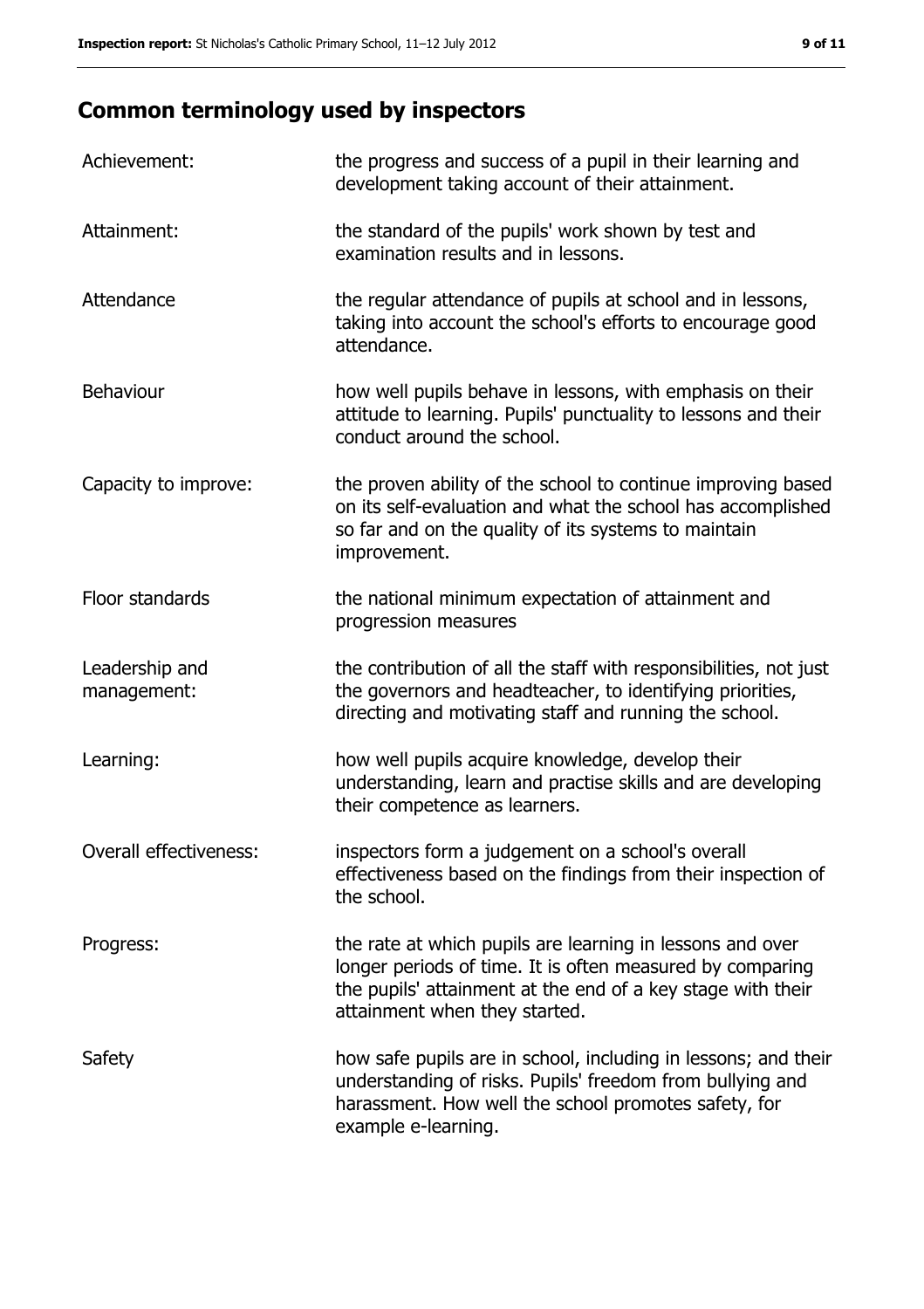#### **This letter is provided for the school, parents and carers to share with their children. It describes Ofsted's main findings from the inspection of their school.**



13 July 2012

Dear Pupils

#### **Inspection of St Nicholas's Catholic Primary School, Liverpool L3 5XF**

We really enjoyed our time in your school. Some of the highlights for us were talking to so many of you about your experiences at school and in hearing about how much you enjoy performing plays and learning in lessons.

You will be pleased to know that we agree with you that yours is a good school. These are some of the things we liked best. You make at least good progress in reading, writing and mathematics. Teaching is good and helps you to be interested in what you are doing. Behaviour is good and your spiritual, moral, social and cultural development is promoted extremely well within the curriculum you study. You have an exciting range of activities, which help you excel in art, music, Spanish and sports. We read the comments made by your parents and carers. Almost all were very pleased with all that your teachers do to help you to learn and enjoy school. Please thank them for taking the time to write to us.

Your headteachers, other staff and the governing body are determined to make your school even better. To do this, I have asked them to ensure that:

- **EXEC** lessons consistently match and fully challenge you to achieve your potential
- you are given clear guidance, through targets set and marking on how to improve your work
- you have more opportunities to extend your writing skills across all the subjects you study
- school plans make it easy to measure your success.

I hope you will play your part by continuing to work hard and to do your best to make your school even better.

Yours sincerely

Clare Henderson Lead inspector